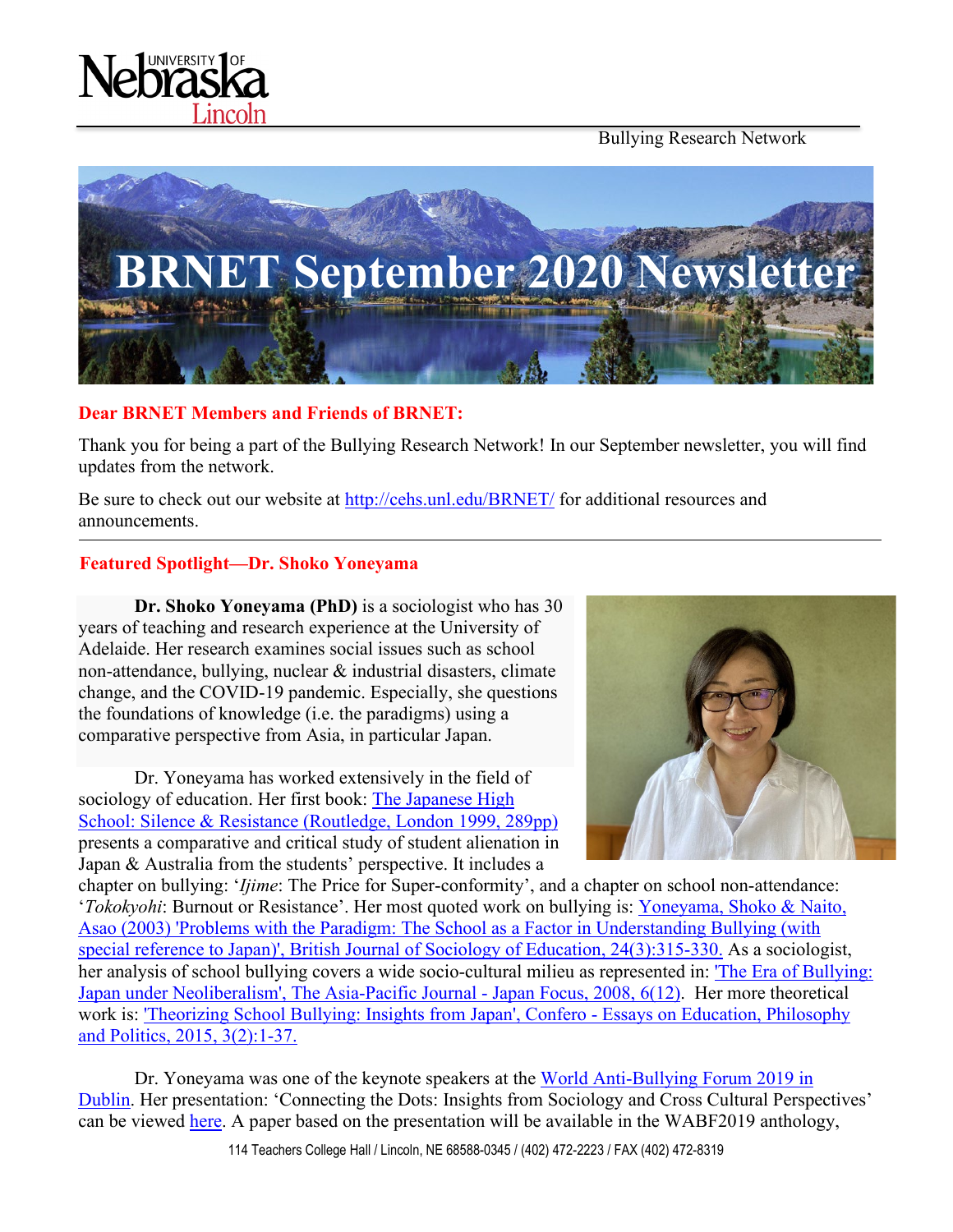'Politics of School Bullying: Teachers Matter', in Robert Thornberg & Björn Johansson (Eds), *Always Take Action: Researchers on Results and Children's Voices on the Journey from Bullied to Acknowledged*, Friends Foundation, WABF, Stockholm, to be published later this year.

Dr. Yoneyama is a member of the International Scientific Committee overseeing the preparation of the UNESCO/French Government conference marking the first UN International Day Against Violence and Bullying at School (including Cyberbullying). She also serves as a member of the official Scientific Committee for the 2021 World Anti-Bullying Forum.

Another research interest of Dr. Yoneyama's is reconsidering human-nature relationship in the age of the Anthropocene (which includes climate change, bushfires, and the COVID-19 zoonotic pandemic). Her second book: Animism [in Contemporary Japan: Voices for the Anthropocene from Post-Fukushima](https://www.taylorfrancis.com/books/9781315393902)  [Japan \(2019, Routledge, Oxon & New York, 250pp\)](https://www.taylorfrancis.com/books/9781315393902) presents 'postmodern animism' as an effective way of addressing nature & spirituality, two blind-spots of social scientific knowledge, that are extremely important if we are to rethink human-nature relationships. She has been invited as keynote speaker at various international conferences to speak on this topic, including the [2014 JAPAN UPDATE,](http://japaninstitute.anu.edu.au/sites/default/files/event-results/Japan%20Update2b_Web.pdf) a flagship international conference of the Australian National University, Japan Institute. Publications on this topic include: ['Life-world: Beyond Minamata and Fukushima', The Asia-Pacific Journal -](https://apjjf.org/2012/10/42/Shoko-YONEYAMA/3845/article.html) Japan Focus, 2012, [10\(42\)](https://apjjf.org/2012/10/42/Shoko-YONEYAMA/3845/article.html) and ['Rethinking Human-Nature Relationships in the Time of Coronavirus: Postmodern Animism](https://apjjf.org/2020/16/Yoneyama.html)  [in Films by Miyazaki Hayao & Shinkai Makoto', The Asia-Pacific Journal -](https://apjjf.org/2020/16/Yoneyama.html) Japan Focus, 2020, 18(16). For further details, see [Researcher Profile](https://researchers.adelaide.edu.au/profile/shoko.yoneyama) and [Staff Directory.](https://www.adelaide.edu.au/directory/shoko.yoneyama)

## **NEW BRNET Article Sharing Policy**

BRNET has very recently changed our policy regarding sharing BRNET members' articles in our newsletters. Due to the lack of consistency across publishers regarding the permissibility of sharing full articles via email (e.g., [Elsevier's Policy,](https://www.elsevier.com/authors/journal-authors/submit-your-paper/sharing-and-promoting-your-article) [APA's Policy\)](https://www.apa.org/about/contact/copyright/), we are now opting to share our members' citations (including the DOI link, if possible) and the article abstracts.

We appreciate how willing BRNET members have been in sharing their important research; we would like to continue this communication. If you would like to share research articles to be highlighted in our monthly newsletters, please email Alia Noetzel at [bullyresearchnet@gmail.com](mailto:bullyresearchnet@gmail.com) with the following information:

- Your article citation (with a link to the DOI, if possible)
- Your article abstract
- Your email (so individuals who receive our newsletter can request further information, if desired)

Please let us know if you have any questions!

#### **BRNET New Members!**

BRNET has a current total of 242 members! Welcome to the BRNET, **Drs. Romera & Viejo**!

#### **New Friends of BRNET!**

BRNET has a current total of 84 'Friends!' Welcome, **Erica Smith**!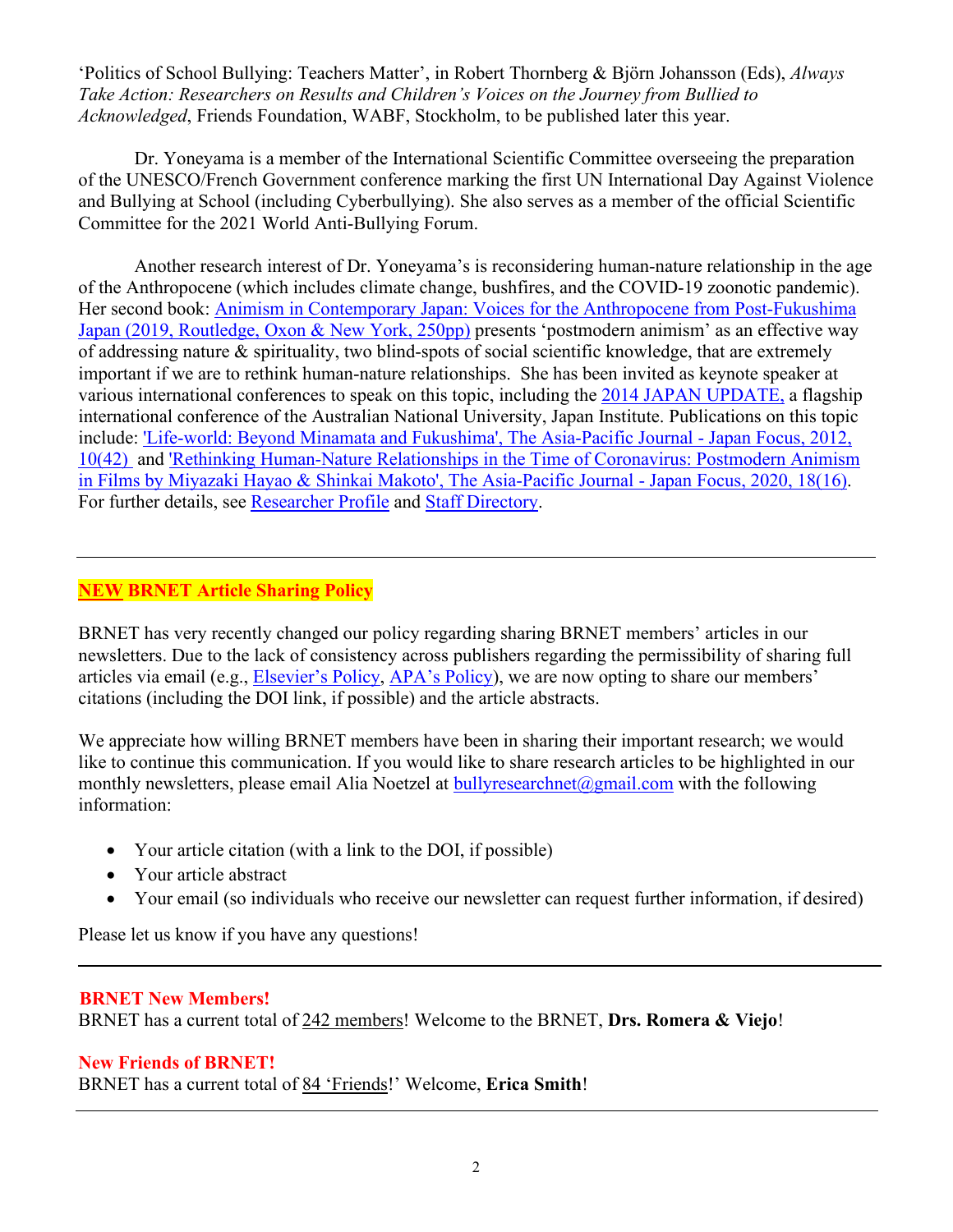Please send recommendations for potential BRNET members (i.e., faculty, researchers, and clinicians who are conducting research on bullying or related topics) to Drs. Shelley Hymel, Susan Swearer, or to [bullyresearchnet@gmail.com.](mailto:bullyresearchnet@gmail.com)

## *If you have recently joined BRNET and have not yet provided your information, please send the following to [bullyresearchnet@gmail.com.](mailto:bullyresearchnet@gmail.com)*

- 1) contact information that can be posted on the website;
- 2) a brief biography of you and your work;
- 3) a list of current/ongoing projects in this area;
- 4) an annotated bibliography of your work in this area (i.e., full reference plus a few sentences about the work), and;
- 5) relevant web-based links you would like to share.

#### **Friends of BRNET**

Friends of BRNET is a group of graduate students, administrators, parents, and individuals who are interested in learning more about the Bullying Research Network. Friends of BRNET receive our monthly e-newsletter. If you are interested in becoming a Friend of BRNET or want to refer someone to Friends of BRNET, please email Alia Noetzel, the BRNET Coordinator, at [bullyresearchnet@gmail.com](mailto:bullyresearchnet@gmail.com) with the following information: name, title, address, and email address.

#### **BRNET Member Grant/Funding Announcements**

Receipt of funding facilitates the BRNET mission to conduct interdisciplinary research related to bullying and aggression, with particular attention being paid to the link between basic and applied research. Thus, the BRNET directors are excited to offer members a new opportunity to share grants (and other sources of funding) they have received for their research projects.

Funding varies across countries and is not limited to federal grants. If you are interested in sharing your grants or funding with other BRNET members, please send an abstract of the research funding along with the funding source to bully research net  $\omega$  gmail.com and we will post the information on our website.

#### **BRNET MEMBER ANNOUNCEMENTS**

#### **(1) BRNET Participation in #BeKind21**

Every year, Born This Way Foundation hosts #BeKind21. This pledge is inspired by the idea that habits are formed by repetition and the belief that kindness is not transactional. To be kind is to speak up. To be kind is to prioritize your mental wellness because things may become overwhelming. To be kind is to advocate for a world that values, validates, and respects all people. Kindness is not an empty gesture; rather, kindness is a verb.

BRNET members are encouraged to pledge to make kindness a habit by individually taking the pledge to practice one act of kindness each day from September  $1<sup>st</sup>$  to September  $21<sup>st</sup>$ . Take the pledge at bornthisway.foundation/bekind21 and share your experience on social media using the hashtag #BeKind21.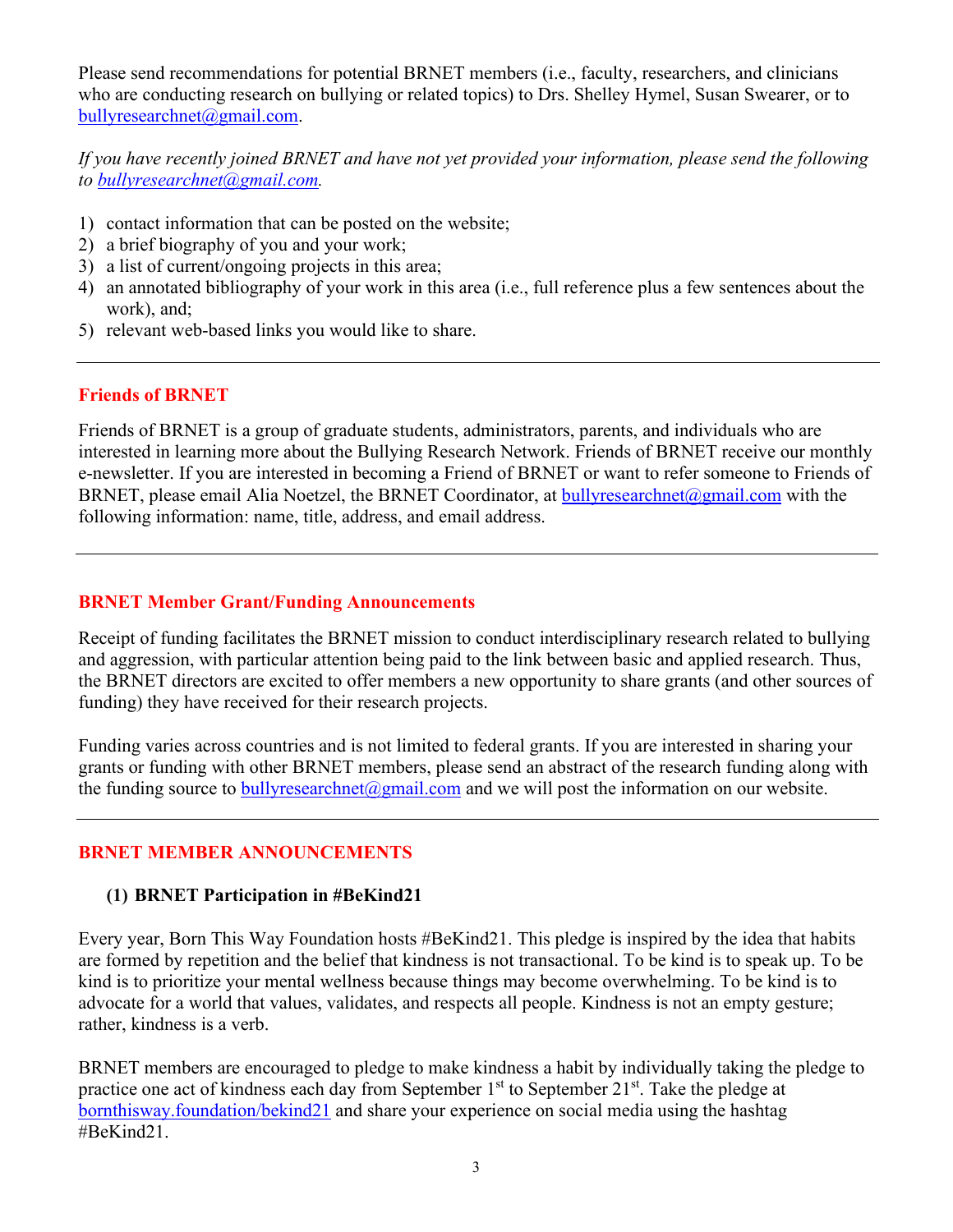In the meantime,

- Keep up with Born This Way Foundation + #BeKind21 on [Instagram,](https://urldefense.proofpoint.com/v2/url?u=http-3A__instagram.com_btwfoundation_&d=DwMCaQ&c=Cu5g146wZdoqVuKpTNsYHeFX_rg6kWhlkLF8Eft-wwo&r=pI0lFozHaxmMWrG4uSj7Ng&m=RMQmIf_cmbY8Qe5mS0ixICY6izh6AugPuCDjt84dvNk&s=fGZt3iCQyQUInKgsshsNfZtmY_ldBzQJLb_YejC13q8&e=) [Twitter,](https://urldefense.proofpoint.com/v2/url?u=http-3A__twitter.com_btwfoundation&d=DwMCaQ&c=Cu5g146wZdoqVuKpTNsYHeFX_rg6kWhlkLF8Eft-wwo&r=pI0lFozHaxmMWrG4uSj7Ng&m=RMQmIf_cmbY8Qe5mS0ixICY6izh6AugPuCDjt84dvNk&s=9Z8ob1MAIRDcZPGeGqarVaaQ_lb6EKs7hnS3H46uoPE&e=) and [Facebook.](https://urldefense.proofpoint.com/v2/url?u=http-3A__facebook.com_bornthiswayfoundation_&d=DwMCaQ&c=Cu5g146wZdoqVuKpTNsYHeFX_rg6kWhlkLF8Eft-wwo&r=pI0lFozHaxmMWrG4uSj7Ng&m=RMQmIf_cmbY8Qe5mS0ixICY6izh6AugPuCDjt84dvNk&s=zxVuScs-uDdtqRQbOtfRnAOp8pJYFqQKz8CIGQQHxzQ&e=)
- Use this [toolkit](https://urldefense.proofpoint.com/v2/url?u=https-3A__docs.google.com_presentation_d_1WsPyUsWQsKQF2eJdVtUsMBsZOwDYAZ0l7GURAG1o11M_edit-3Fusp-3Dsharing&d=DwMCaQ&c=Cu5g146wZdoqVuKpTNsYHeFX_rg6kWhlkLF8Eft-wwo&r=pI0lFozHaxmMWrG4uSj7Ng&m=RMQmIf_cmbY8Qe5mS0ixICY6izh6AugPuCDjt84dvNk&s=8VRY-VUTK99y1F6UjCyEzzqztnw0OhzSBOA-4hof0E8&e=) to learn more about #BeKind21 and find graphics + social media posts you can share to help spread the word!
- Prioritize your wellness by using these [evidence-based](https://urldefense.proofpoint.com/v2/url?u=https-3A__bornthisway.foundation_self-2Dcare-2Dtips_&d=DwMCaQ&c=Cu5g146wZdoqVuKpTNsYHeFX_rg6kWhlkLF8Eft-wwo&r=pI0lFozHaxmMWrG4uSj7Ng&m=RMQmIf_cmbY8Qe5mS0ixICY6izh6AugPuCDjt84dvNk&s=te0PyAqhut7-Nqqe13LqcKQMm59GCVohG6HrmsDFfvY&e=) self-care tips.
- Click here to learn how to share your story with Channel [Kindness.](https://urldefense.proofpoint.com/v2/url?u=https-3A__www.channelkindness.org_calling-2Dall-2Dstorytellers_&d=DwMCaQ&c=Cu5g146wZdoqVuKpTNsYHeFX_rg6kWhlkLF8Eft-wwo&r=pI0lFozHaxmMWrG4uSj7Ng&m=RMQmIf_cmbY8Qe5mS0ixICY6izh6AugPuCDjt84dvNk&s=jtHDQwNgktbzDLTfxJWOUl5hXn4ys9o0jC0flDS-aPY&e=)

# **(2) Inquiry About Evidence-Based Curricula Re: Microaggressions, Workplace Bullying, and Anti-Racism**

Dr. Steve Leff and the Violence Prevention Initiative recently received a two-year internal grant from the Children's Hospital of Philadelphia to design a micro-aggression, work-place bullying, anti-racism intervention for employees/faculty and fellows. They are starting to review the literature for evidencebased approaches.

Dr. Leff and colleagues are reaching out to BRNET members to inquire if any members are aware of evidence-based curricula for adults and/or youth (micro-aggression, workplace bullying, anti-racism), and/or researchers working on this. Please send any related information to Dr. Leff at [leff@email.chop.edu.](mailto:leff@email.chop.edu)

# **(3) Author Exchange—BRNET Member Publications**

BRNET member, Dr. Holfeld, recently published a paper in the Journal of Youth and Adolescence. Please see attached PDF and citation below. Additionally, please contact Dr. Holfeld at [bholfeld@grenfell.mun.ca](mailto:bholfeld@grenfell.mun.ca) for additional information.

Holfeld, B., Baitz, R. The Mediating and Moderating Effects of Social Support and School Climate on the Association between Cyber Victimization and Internalizing Symptoms. *J Youth Adolescence* (2020). https://doi.org/10.1007/s10964-020-01292-0

BRNET member, Dr. Leff, recently published a paper in Frontiers in Psychiatry. Please see attached PDF and citation below. Additionally, please contact Dr. Leff at  $\text{left}(\partial \text{email}.\text{chop.edu}$  for additional information.

Leff, S. S., Waasdorp, T. E., Paskewich, B. S., Bevans, K. B., & Winston, F. K. (2020). The Free2B Multi-Media Bullying Prevention Experience: An Exemplar of Scientific Edutainment. *Frontiers in Psychiatry*, *11*, 679.

# **(4) Post-Doctoral Job Opening**

The [Social-Emotional Development Research Group \(SED-RG\)](http://sedrg.ca/) in the Department of Educational and Counselling Psychology at McGill University, directed by Dr. Chiaki Konishi, is currently seeking a competent Postdoctoral Researcher (PDR) in research investigating social and emotional experiences and bullying at school and factors associated with them. Please see the full posting attached.

Please feel free to share this posting with your colleagues and/or students.